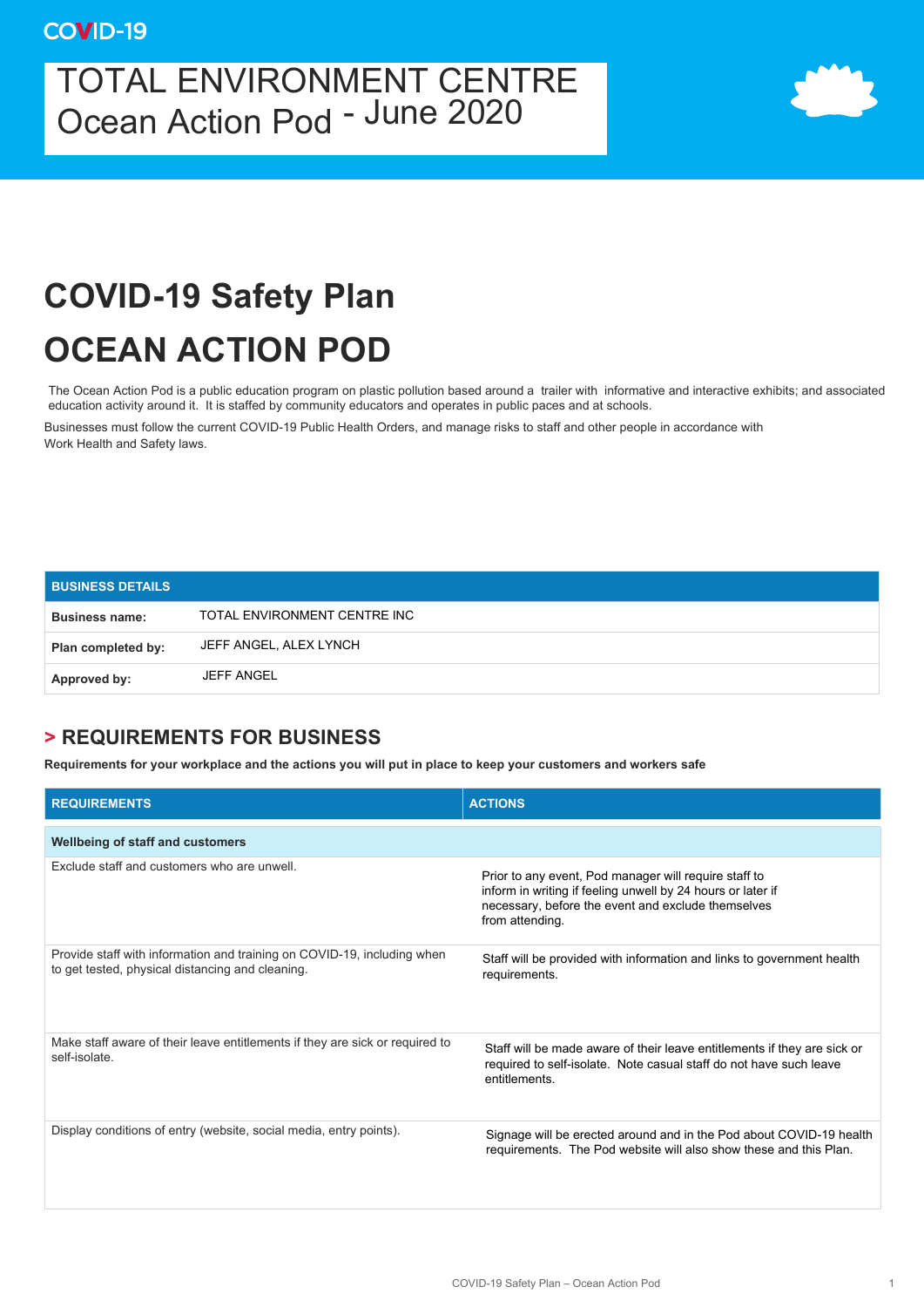## **Wellbeing of staff and customers** Ensure COVID-19 Safety Plans are in place, for: • Ocean Action Pod events Actioned.

| <b>REQUIREMENTS</b>                                                                                                                                                                                                                                                        | <b>ACTIONS</b>                                                                                                                                                           |
|----------------------------------------------------------------------------------------------------------------------------------------------------------------------------------------------------------------------------------------------------------------------------|--------------------------------------------------------------------------------------------------------------------------------------------------------------------------|
| <b>Physical distancing</b>                                                                                                                                                                                                                                                 |                                                                                                                                                                          |
| Calculate the floor area of the market space to determine the maximum<br>number of people who can safely occupy the space (one person per<br>4 square metres). Consider displaying signage at entrances with the<br>maximum safe capacity to manage customer expectations. | The Pod footprint will be calculated and the maximum number of<br>people allowed, calculated and signage will show this number for inside<br>and outside the Pod.        |
| Put plans and systems in place to monitor and control the number of<br>people on site at any given time to allow for physical distancing.                                                                                                                                  | Staff will be trained to supervise the number of people allowed in the Pod<br>footprint.                                                                                 |
| Consider strategies to avoid congregation at entrances and exits.                                                                                                                                                                                                          | See above                                                                                                                                                                |
| Develop strategies to control the flow of crowds, such as separate entry<br>and exit points and uni-directional marking on the ground.                                                                                                                                     | The Pod will have entry and exit signs.                                                                                                                                  |
| Develop strategies to reduce crowding wherever possible, such as<br>markers on the floor where people are asked to queue.                                                                                                                                                  | Markers will be placed around the Pod and for education events next to<br>the Pod to ensure appropriate numbers of people at the location and<br>around mobile displays. |
| Consider barriers or other controls to ensure staff and visitors at<br>interaction points stay at a safe distance, or are separated by a barrier<br>such as a rope, table or service counter.                                                                              | The outer limit of the Pod footprint will be defined by a rope<br>barrier.                                                                                               |
| Consider strategies to avoid crowding if entertainers are performing.                                                                                                                                                                                                      | <b>NA</b>                                                                                                                                                                |
| Encourage workers to stay at stalls and to avoid interactions between stall<br>workers (including at meal breaks), where reasonably practical.                                                                                                                             | Workers sill be instructed to avoid close interactions and to<br>maintain 1.5m distance.                                                                                 |
| If seating is required, move or remove seating to comply with 1.5 metres<br>of physical distance.                                                                                                                                                                          | Where seating is required for an activity, it will be placed to comply<br>with 1.5m distance.                                                                            |
| Review regular deliveries and request contactless delivery and invoicing<br>where practical.                                                                                                                                                                               | <b>NA</b>                                                                                                                                                                |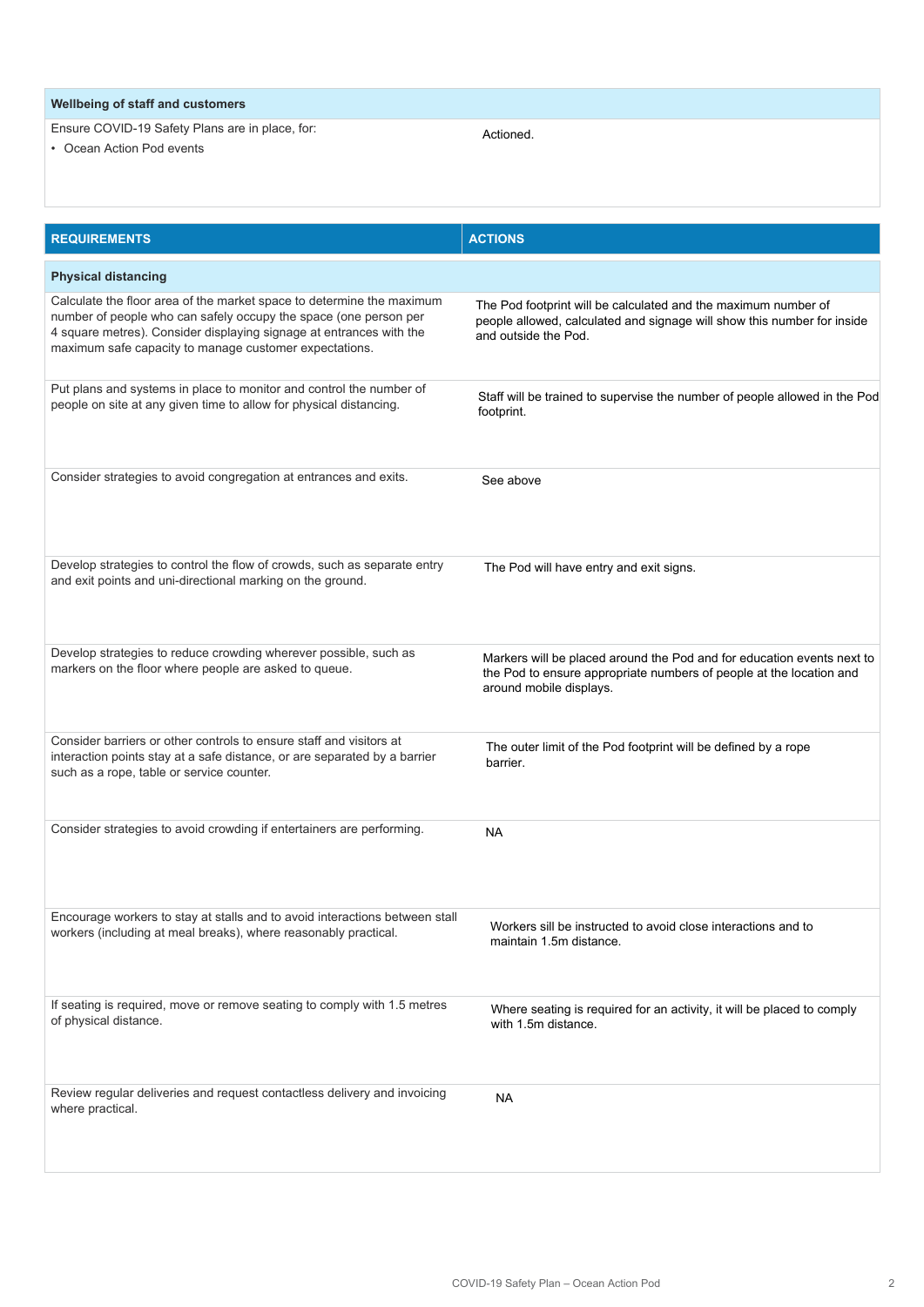| <b>REQUIREMENTS</b>                                                                                                                                                                                                                                                                   | <b>ACTIONS</b>                                                                                               |
|---------------------------------------------------------------------------------------------------------------------------------------------------------------------------------------------------------------------------------------------------------------------------------------|--------------------------------------------------------------------------------------------------------------|
| <b>Hygiene and cleaning</b>                                                                                                                                                                                                                                                           |                                                                                                              |
| Adopt good hand hygiene practices.                                                                                                                                                                                                                                                    | Staff will be instructed about good hygiene practices.                                                       |
| Provide hand sanitiser at multiple locations throughout the marketplace,<br>including entry and exit points.                                                                                                                                                                          | Hand sanitiser will be made available in and around the Pod.                                                 |
| Ensure bathrooms are well stocked with hand soap and paper towels.                                                                                                                                                                                                                    | <b>NA</b>                                                                                                    |
| Clean indoor hard surface areas frequented by staff or customers at<br>least daily with detergent or disinfectant. Clean frequently touched areas<br>and surfaces, including tables, several times per day with a detergent or<br>disinfectant solution or wipe.                      | Frequently touched services such as interactive exhibits will be cleaned<br>with disinfectant every 2 hours. |
| Disinfectant solutions need to be maintained at an appropriate strength<br>and used in accordance with the manufacturers' instructions.                                                                                                                                               | Maintain appropriate strength disinfectant solutions.                                                        |
| If items are to be viewed, encourage visual inspection where practical.<br>Provide hand washing facilities or hand sanitiser for customers to use<br>before and after handling objects. Have detergent or disinfectant wipes<br>available to wipe objects regularly, where practical. | Visual inspection will be encouraged.                                                                        |
| Consider removing printed pamphlets, and instead providing relevant<br>information through digital channels such as email or website.                                                                                                                                                 | <b>NA</b>                                                                                                    |
| Limit the use of cash transactions by encouraging contactless<br>payment options.                                                                                                                                                                                                     | NA                                                                                                           |
| If entry ticketing is required, consider electronic methods.                                                                                                                                                                                                                          | <b>NA</b>                                                                                                    |
| Staff are to wear gloves when cleaning and wash hands thoroughly<br>before and after with soap and water.                                                                                                                                                                             | Staff to wear gloves and wash hands thoroughly with soap and water,<br>before and after event.               |
| Clean cutlery and tableware with detergent and hot water, or with a<br>commercial grade dishwasher if available.                                                                                                                                                                      | <b>NA</b>                                                                                                    |